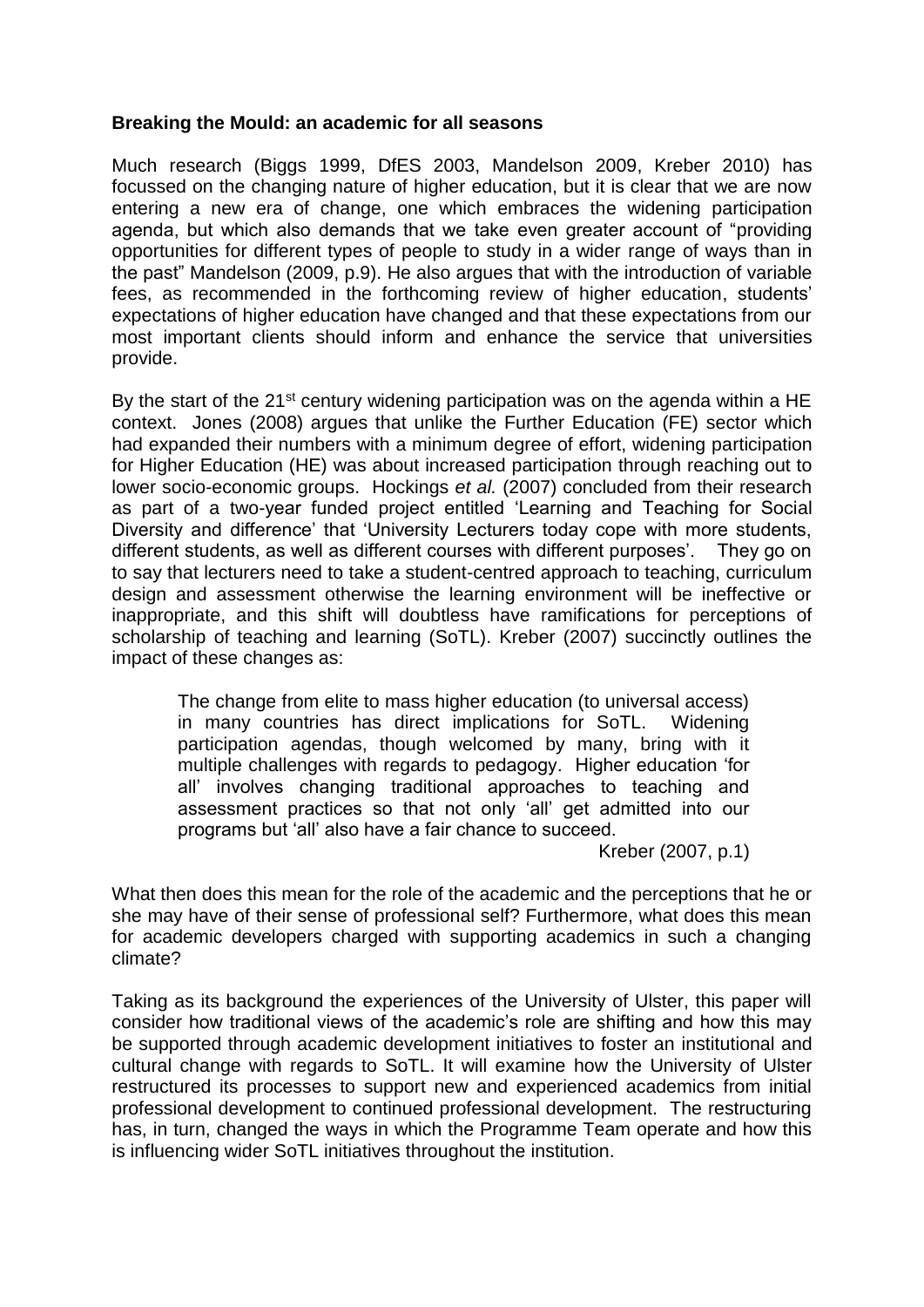# The University of Ulster context

The University of Ulster, located at four campuses across Northern Ireland, is the largest university of the island of Ireland, having approximately 22,000 students and 3,500 staff of whom 1,300 are academics. The University has had in place a postgraduate Certificate in Higher Education Practice (PgCHEP) for over 20 years, and participation has been mandatory for new members of staff since 2004.

#### Rationale for change

At Ulster, the PgCHEP was scheduled for revalidation in November 2009, which presented an opportunity to rethink the curriculum design and delivery and to place the PgCHEP within a wider structured process aimed at enhancing teaching and learning, and fostering a culture of engagement with scholarship. Whilst the internal revalidation processes provided the timescale for re-evaluation of the then programme, a number of drivers also served as an impetus for change. A key internal driver was the implementation of the university's Teaching and

Learning Strategy 2008/09 – 2012/13 (University of Ulster 2008a), the strategic aims of which are:

- 1. to enhance the quality of the student learning experience;
- 2. to target, recruit, support and retain a diverse range of students;
- 3. to promote and foster creativity in curriculum design and delivery;
- 4. to promote learning, professionalism and employability through the integration of academic theory and relevant professional and vocational practice.

Furthermore, in 2008, the University established a Centre for Higher Education Practice, designed to be the "facilitating and enabling arm" (University of Ulster 2008b) of the aforementioned strategy. Situated alongside the Staff Development Unit, the Centre aims to promote scholarship of teaching and learning by providing opportunities for engagement at a practitioner level, bringing together academics across the disciplines to engage in discussion and conversation about scholarship. The Centre organises a monthly programme of open seminars and discussion *fora*  on all four campuses, led by internal practitioners and/or external experts which seek to engage staff in different aspects of SoTL, the focus of which may be influenced not only by institutional priorities but by internal and external initiatives. The Centre also encompasses a number of sub-committees charged with promoting specific initiatives, such as creativity in the curriculum, pedagogic research, and peerlearning for students. Bursaries are also available to support teaching and learning projects, and dissemination of internal research and practice is encouraged through annual showcase events and through publication in its journal, *Perspectives on Pedagogy in Practice*. It can clearly be seen therefore that the university has a strong focus on teaching and learning, and seeks to encourage participation and engagement with SoTL through a number of institutional initiatives. Nevertheless, whilst laudable, a concentration on purely centrally instigated initiatives may engender a number of inherent dangers.

Where academic development is seen as being driven as a top-down management policy, there is a danger that "teaching becomes commodified" (Harvey & Knight 1996, p.163): the attendant measurement of compliance may stifle creativity and the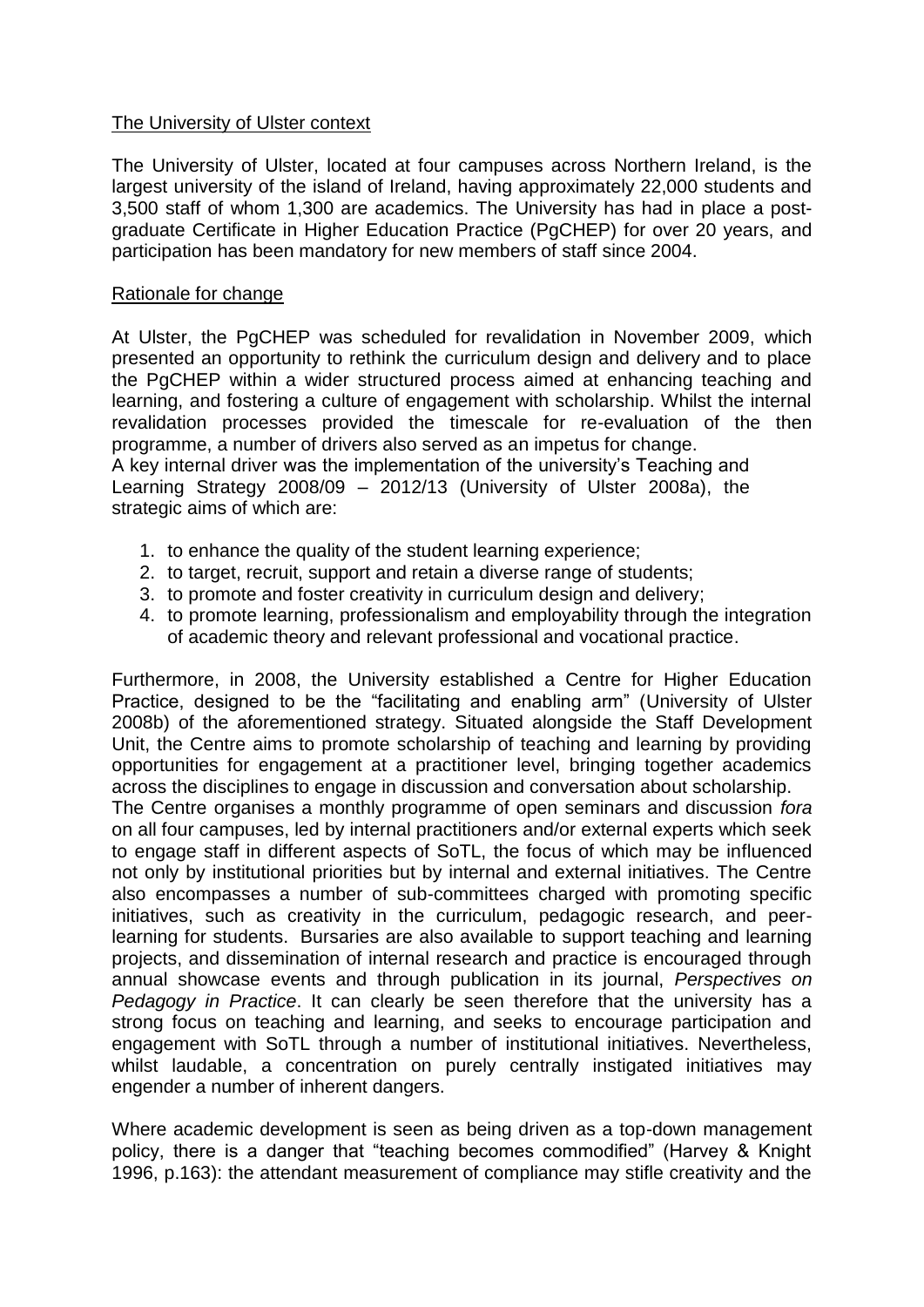wider engagement with scholarship stagnates under the need for performance accountability. In order for engagement with scholarship of teaching and learning to flourish, a culture of social exchange is needed (Light & Cox 2001; Roxå *et al.* 2008; Mårtensson & Roxå 2009; Roxå & Mårtensson 2009; Roxå *et al.* 2010), but research indicates that for such "significant conversations" (Roxå & Mårtensson 2009) to occur in a meaningful way, the network of trusted interlocutors is very small and such conversations tend to take place away from an open arena. If this is true for academics who are already experienced, then this is even more the case for new academics struggling to come to terms with the practice of scholarship and the "new language" they are required to speak (MacKenzie *et al* 2010). In addition, the notion of critical reflection may be alien to some and particularly challenging to those unaccustomed to examining their own practice in the light of a wider body of teaching and learning scholarship (Brew 2006, p.111). Centrally created initiatives therefore, whilst valuable in themselves, may sometimes inhibit the very dialogue and engagement they seek to nurture, particularly for the inexperienced. Indeed, the notion of "academic tribes and territories" (Becher & Trowler 2001) may be further reinforced by such central initiatives, creating an inner, elite, circle within the territory of academic scholarship.

It would seem therefore that a postgraduate certificate for new academics would serve to introduce the language and practice of scholarship of teaching and learning, and thereby provide access to wider experience both within and beyond the institution: a mechanism for widening the sphere of dialogue and encouraging the social activity engendered by scholarly practice. As previously mentioned, the University of Ulster has over 20 years experience of delivering such a programme to its newly-appointed academic staff, but it is fair to say that in many cases the qualification was simply a view to an end, and once successfully completed there was no expectation that continued engagement would ensue. Of course, this is not universally the case, but anecdotal evidence would indicate that the qualification was viewed by many as a necessary evil, a mechanistic exercise which, once completed, was rarely revisited.

# Types of initial teacher development

It apposite at this juncture therefore to consider the nature of postgraduate courses in order to understand why they were considered, in the main, as a fixed term intervention. As observed by Gibbs & Coffey (2004, p.88) "Initial training of university teachers is now established in every university in the UK", having moved from small scale *ad hoc* development to more cohesive programmes of longer duration. However it is interesting to note that in their 2004 study, it is the impact of *training* on university teacher behaviour and student learning which is evaluated, and concentrates on three distinct goals:"the improvement of teachers' skills", "the development of teachers' conceptions of teaching and learning" and " consequent changes in students' learning" (Gibbs & Coffey 2004, p.88). Whilst this study is impressive in the range of its data and reinforces the role of the training programme as an "alternative culture" (Gibbs & Coffey 2004, p.98) offering a safe environment for dialogue about teaching, it is interesting to note that initial teacher development is referred to throughout as "training", a term which implies a passive, finite experience by participants. Such a mechanistic training approach, reinforced by the acquisition of practical skills (Brown & Atkins 1978, Race 2001, Brown & Race 2004, Brown *et al*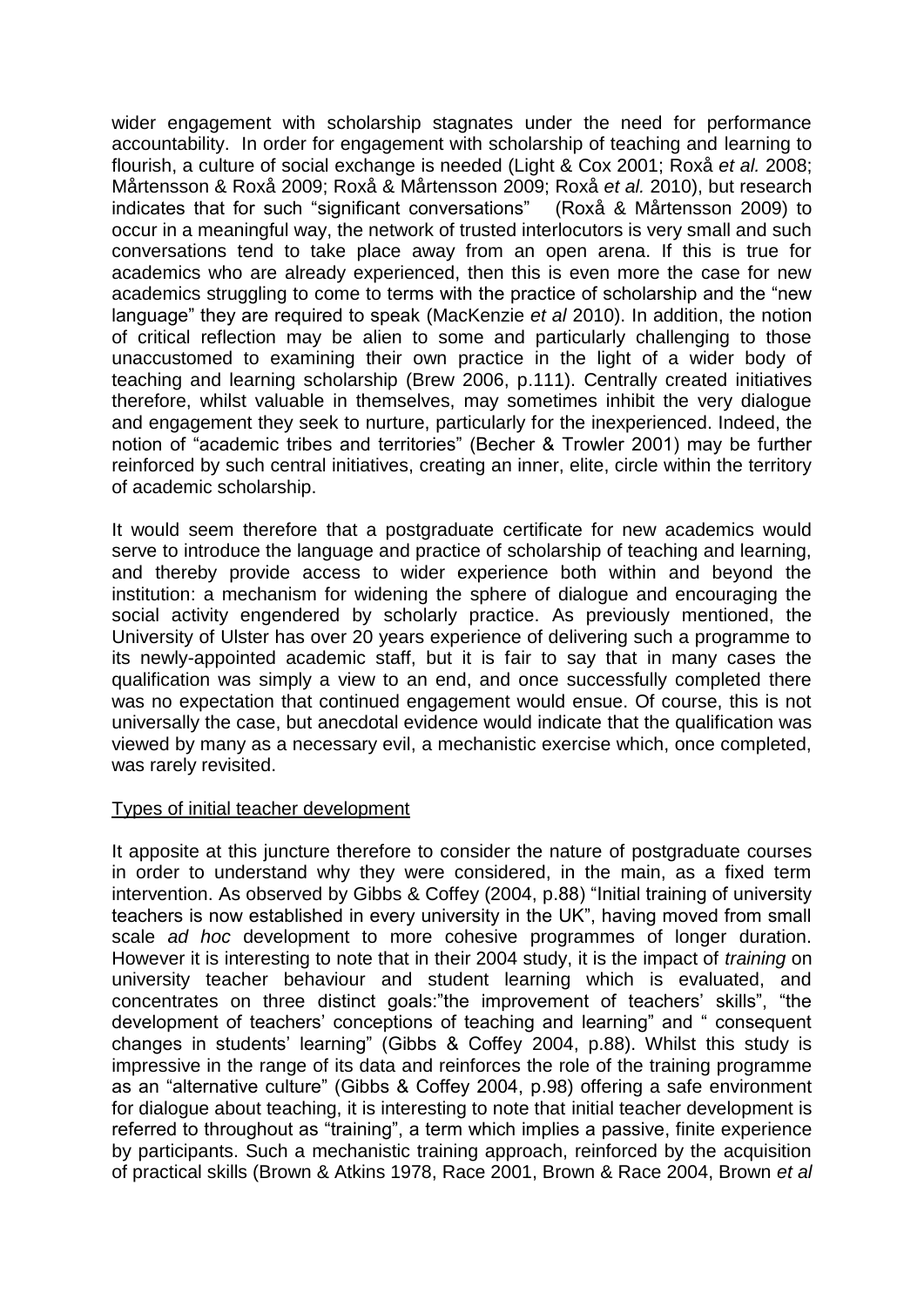2004, Race & Pickford 2007) serves to underline initial teacher development at the transmitive, teacher-focused end of Trigwell & Prosser's scale (2004, p.413), which, although resulting in an improvement in student learning, does not yet embrace a student-focused approach which takes "teaching away from a direct focus on what happens in the classroom" to one which seeks to "actively engage students in the learning process" (Brew 2006, p.99). The movement towards a student-centred focus implies a stepping back from instrumental, formulaic classroom strategies and takes concrete steps towards a more facilitative approach where the curriculum aims to transform and reshape students' conceptions (Harvey & Knight 1996, Elton 2000, Light & Cox 200, Trigwell & Prosser 2004, Brew 2006,). To this end reflective practitioners need to engage with SoTL since it this wider understanding of, and discourse around pedagogic practice which prompts them "to re-evaluate the discipline of education in order to value it" (Brew 2006, p.105-106).

Over the years the University of Ulster's postgraduate certificate programme can clearly be seen to have mirrored this early insistence on the classroom management aspects of teaching and learning in higher education, where modules sought to provide participants with practical "tips and tricks" on a variety of teaching scenarios. Indeed the changes to the title of the programme is testament to this underlying ethos: over the years the programme has been called variously the postgraduate certificate in Teaching in Higher Education, University Teaching, Higher Education Teaching, before encompassing a more inclusive practice in 2005. Whilst wider reading on other aspects of pedagogy was encouraged, this initial engagement with the scholarship was limited to "instrumental" rather than "communicative" and "emancipatory" levels of reflection thereon (Kreber & Cranton 2000), thus reinforcing the finite nature of the programme.

# The academic sense of self

The role of the academic traditionally implies that of a discipline expert, having the dual emphasis of teaching and research albeit skewed towards the latter, operating within an autonomous institution, and whose immediate context of operation is the departmental and/or discipline community (Becher & Trowler 2001). Given the hitherto imbalance in the teaching-research nexus, the former was considered to be (and in some cases remains so) "a function performed by experts in their fields of research who seemed *de facto* qualified to pass on their knowledge to future generations" (Fanghanel 2007, p.4), without the benefit of any professional development and engagement in the theory or practicalities of pedagogic practice. However, given the changing face of the HE environment, it is clear that the current role of an academic "is characterised by increasingly complex relationships between teaching, research and administration" (Kreber 2010, p.173), and that the traditional sense of self needs to be re-evaluated. Indeed, from a teaching perspective, academics are now faced with an increasing emphasis on the 'student experience' and the quality of teaching, a diverse student background, increased accountability to external stakeholders and the mastery of new teaching modes and technologies.

For many academics the new order, and the inherent requirement to engage with SoTL will therefore require a re-evaluation of their role and practice (Brew 2006), and for many this "opens up new ways of thinking...which can challenge some peoples' notions of a verifiable, correspondence view of truth." (Brew 2006, p.114). In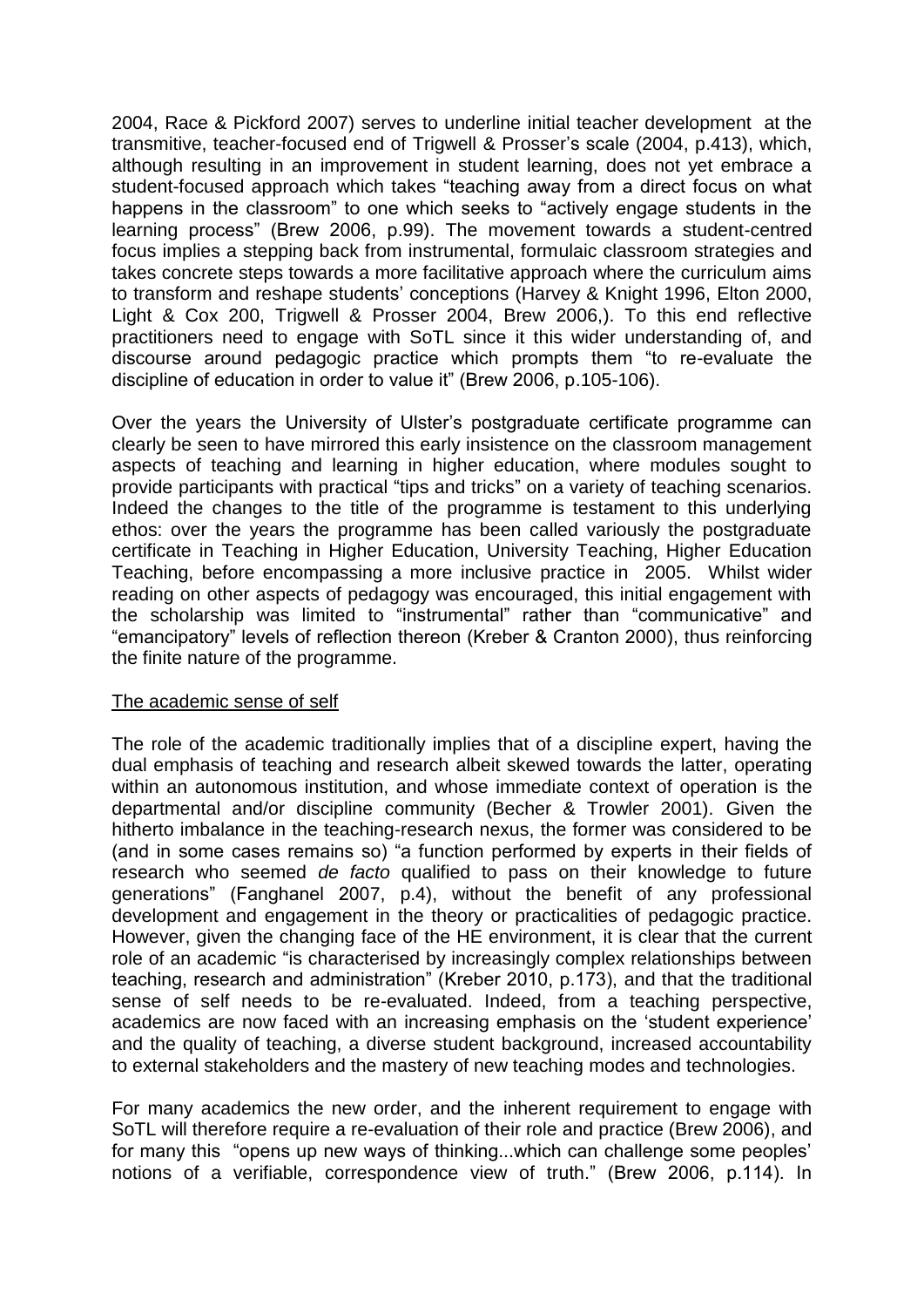addition, Brew suggests that these new ways of thinking, to encompass engagement with SoTL, require the academic to move from a practical consideration of their practice, which focuses on classroom technique, to a more considered and reflective mode in which teaching and learning is transformed. It also implies that academics need to be able to own their own interpretation of SoTL, a concept which may often be difficult to grasp and even more difficult to articulate (MacKenzie *et al* 2010), and which then needs to encompass a sense of self or identity that is unique and yet "linked, and committed, to *something significant* that lies beyond *my self*." (Kreber 2010, p.172).

This shift towards self-reflection and identification of an emerging sense of self has obvious implications for the ways in which academics shape their own role and practice, but equally for the ways in which academic developers conceptualise programmes aimed at professional pedagogic development, since both social and occupational contexts (Becher & Trowler 2001) need to be tempered within a process of social and community learning (Lave & Wenger 1991, Wenger *et al* 2002). Engagement with SoTL under the aegis of academic development implies, therefore, the creation of a new community of learning, which goes beyond discipline boundaries and which fosters new conversations, new dynamics and a sense of empowerment (MacKenzie *et al* 2010). At the University of Ulster we found a useful framework to be that put forward by Trigwell *et al* (2000) which offers a multidimensional model on which engagement with SoTL may be identified. [table 1 here]

The dimensions posited served not only as a useful benchmark for the development of the new postgraduate certificate in Higher Education Practice (PgCHEP), but also a tool whereby the Programme Team could situate their own practice in terms of academic development.

# Application of the model

Using the multi-dimensional model of scholarship of teaching (see table 1) we can map how the modules of the PgCHEP support and inculcate practitioners (who are likely to be at the top of the table (teacher-focused)) to develop into practitioners at the bottom of the table (student-focused). The PgCHEP comprises three modules; **Student-centred Learning**, **Supporting Research Practice** and **Enhancing Learning**. There is an alternative module to supporting research practice which is **Enhancing Professional Practice**; this is available for staff that do not have research as part of their contract. [table 2 here]

The Programme Specification for the PgCHEP (University of Ulster, 2009) describes the modules thus:

# *Student-centred learning*

*The module provides an opportunity for staff who facilitate learning in the University to develop their understanding of, and practice in, effective learning, teaching, and assessment and/or feedback, through building up an in-depth knowledge of the needs of the cohorts of students they will encounter within the University. The*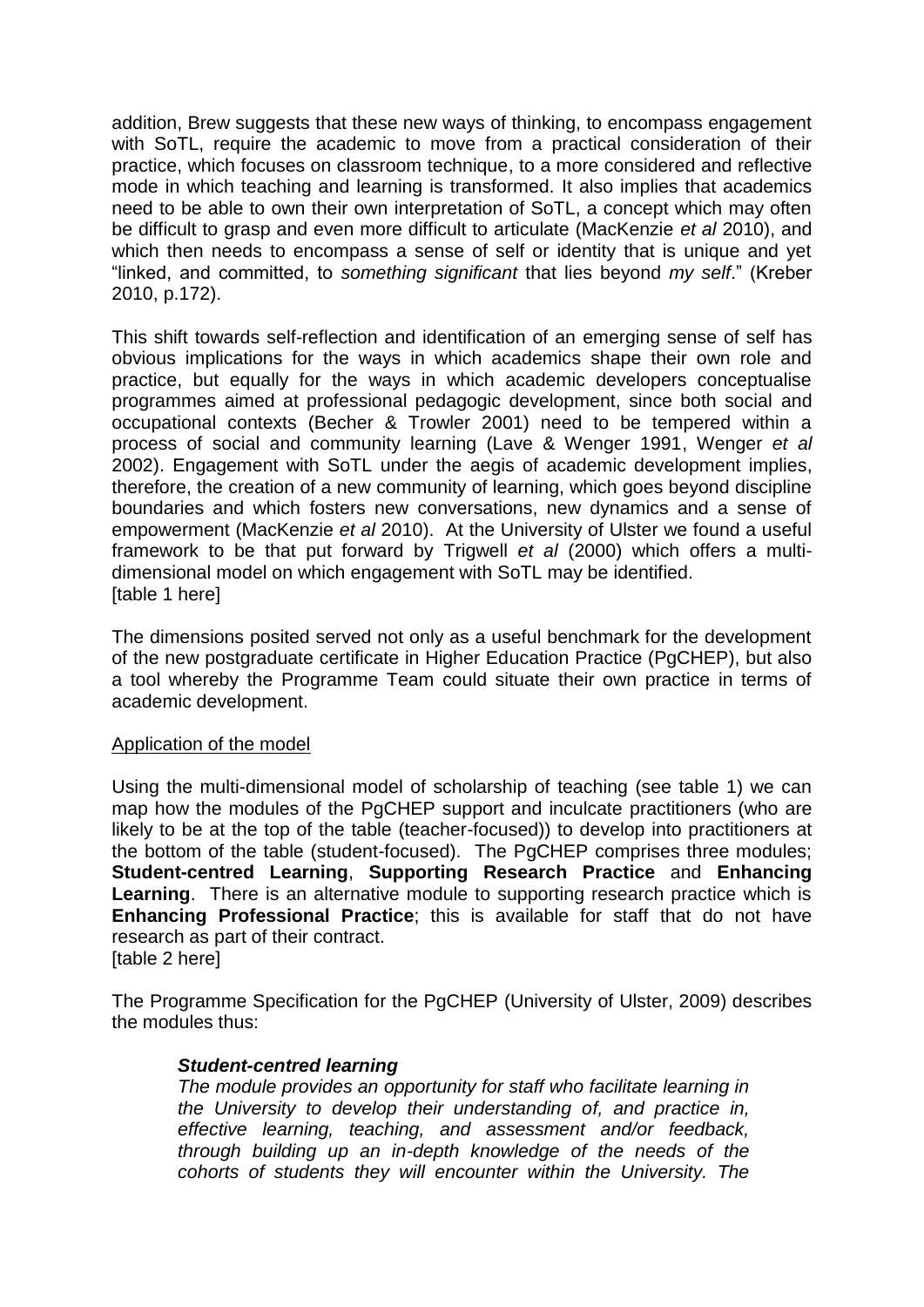*module provides a conceptual underpinning for individuals whose duties and responsibilities involve supporting and guiding the development and/ or delivery of learning opportunities for an increasingly diverse body of learners. It enables participants to*  enhance, apply and evaluate appropriate skills in the context of *Higher Education. It provides opportunities for participants to reflect critically on their own experience, both as a learner and practitioner, and to identify aspects of their own practice that could be developed and/or improved.* 

# *Supporting Research Practice*

*This module has been designed to support participants' understanding and development of research practices necessary to engage fully with their research remit in a Higher Education context. It recognises that academics are both teachers and researchers. The*  latter role involves developing original knowledge and disseminating *it to a range of audiences including fellow academics, the general public, policy makers, and industry. The aim of this module is to provide professional training in acquiring research funding as, in general, this crucial skill is not developed through postgraduate research, and academics are facing increased pressure to write successful proposals.*

#### *Enhancing Professional Practice*

*Building on Student-centred Learning, this module has been developed to provide an opportunity for participants to explore and critique the established and evolving scholarly and professional evidence base in Higher Education practice relevant to their area of work, and use this to inform and shape their evolving practice.*

#### *Enhancing Learning*

*The final module builds on ideas and approaches developed in preceding modules, taking a synoptic approach to exploring how the various strands of participants' professional practice can coalesce to enhance the student experience. It recognises that the role of those involved in teaching and learning support has changed, and continues to evolve in response to institutional and/or external drivers, including emerging technologies, student profiles, and the need for a more creative outlook within a discipline-specific and cross-disciplinary context. It also provides participants with the opportunity to further engage with internal and external communities of practice to broaden their sphere of SoTL and hence inform leadership initiatives and the decision-making process.* 

The programme team in designing the curriculum thus, wanted to enable new academics to make a seamless move from fulfilling their Initial Professional Development (IPD) obligations to Continued Professional Development (CPD) to avoid the programme being seen as a means to an end. The modules developed are intended to facilitate engagement in multiple cross-disciplinary communities of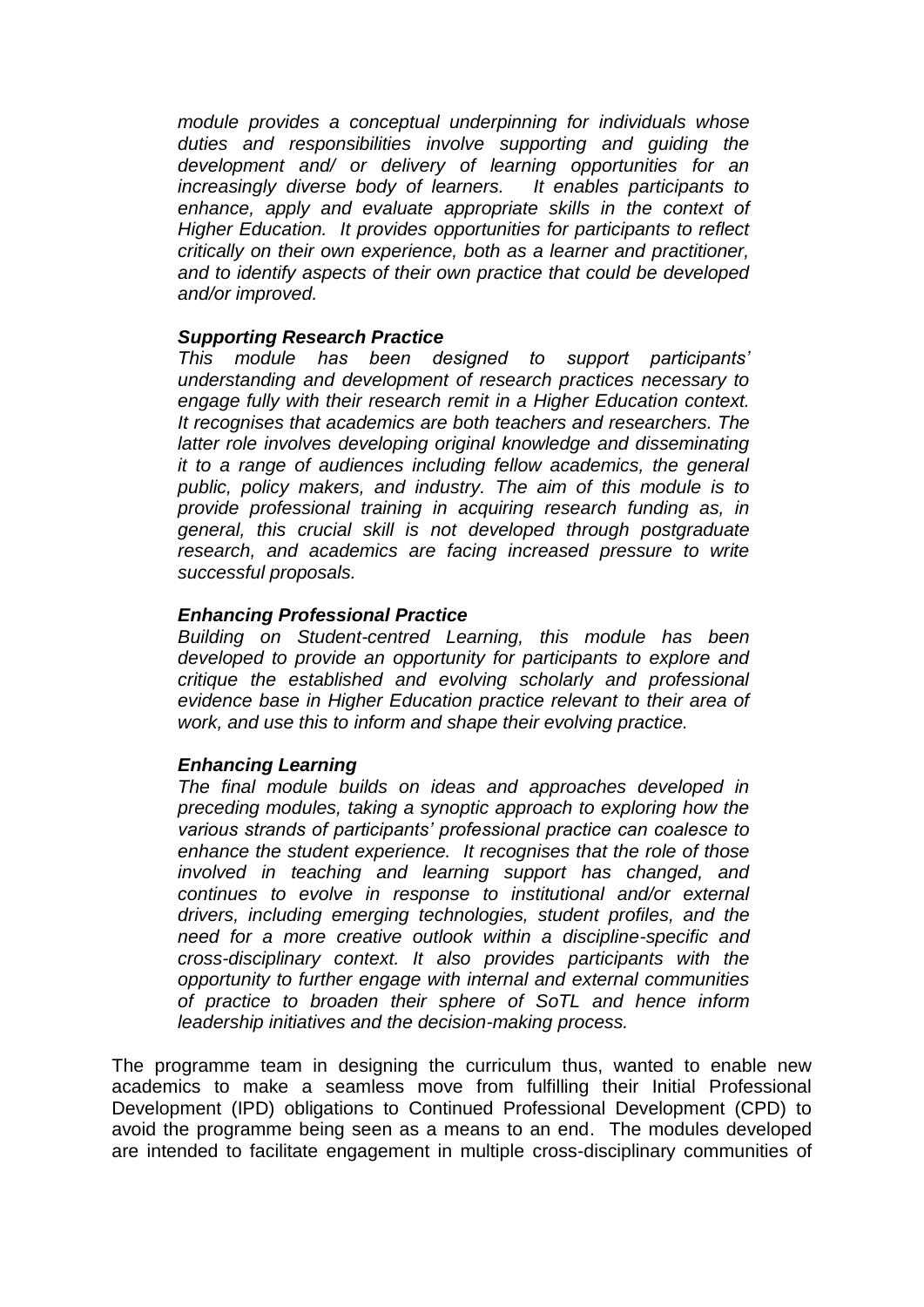practice which extend beyond the PgCHEP and actively promote engagement with the Centre for Higher Education Practice. [table 3 here]

Modules encourage participants to consider their practice from the students' perspective and to reflect on what this means for their future practice. Evidence of this can be seen in how the assessment for modules is structured. For example, in Student-centred Learning, participants are asked to write a report entitled 'My students'. This requires them to find out about the type of students they have on their programme, their pre-entry experiences and other factors that might impact on their learning. They also have to seek answers to questions such as, '*what do I have to change or enhance about my teaching'* as a result*.* Later in this module participants are asked to redesign the assessment of a particular module based on their growing awareness of the current literature on assessment, their knowledge of their students and their engagement with communities of practice. In 'Enhancing Learning' which runs over one academic year, participants are asked to attend a Centre for Higher Education lunchtime seminar and reflect on this in relation to their own practice hence encouraging engagement with new communities of practice. Participants are also encouraged at this stage to engage with the literature from their own discipline area. They also have the opportunity to engage in a cross disciplinary group to explore funding opportunities for a teaching and learning initiative and individually to carry out and reflect on an enhancement activity with their students. All of the modules require the participants to reflect on their evolving practice in relation to SoTL and to determine their own CPD in relation to how they might position themselves differently within the framework (see table 1).

#### Implications for the Programme Team

The aim of the new PgCHEP to embody a sense of community and initial and ongoing engagement with SoTL on behalf of the prospective participants in turn meant that the Programme Team had to embrace new ways of working in order to mirror the aspirations of the programme itself. Taking again as a point of reference the model provided by Trigwell *et al* (2000), individual engagement with SoTL could be situated at various points on the scale outlined in table 1 at the outset of programme planning, and the level and scope of engagement was largely dependent on the pedagogic focus of the module for which each team member was responsible. In the planning process of previous incarnations of the programme, individual module coordinators were largely autonomous in the scoping and development of their own modules. This, coupled with a residual focus on the instrumental nature of teaching practice, meant that the scholarly conversations within the Programme Team as a discrete community or network had hitherto taken place in only a fragmentary way with limited holistic impact. The desire to embed the new programme within the wider context of CPD, meant that the Programme Team had to adopt a more joined-up approach to programme design, in order to ensure that all elements were integrated within *and* across the programme and sought to position the PgCHEP, although finite in duration, as an initial stepping stone for engagement with SoTL beyond the programme itself.

The student-centred focus of the newly created modules with their emphasis on informed scholarly practice and a holistic approach encouraged the Programme Team to reflect not only on personal and individual practice but also on that of the team as a whole. A series of planning meetings, conducted off campus in a spirit of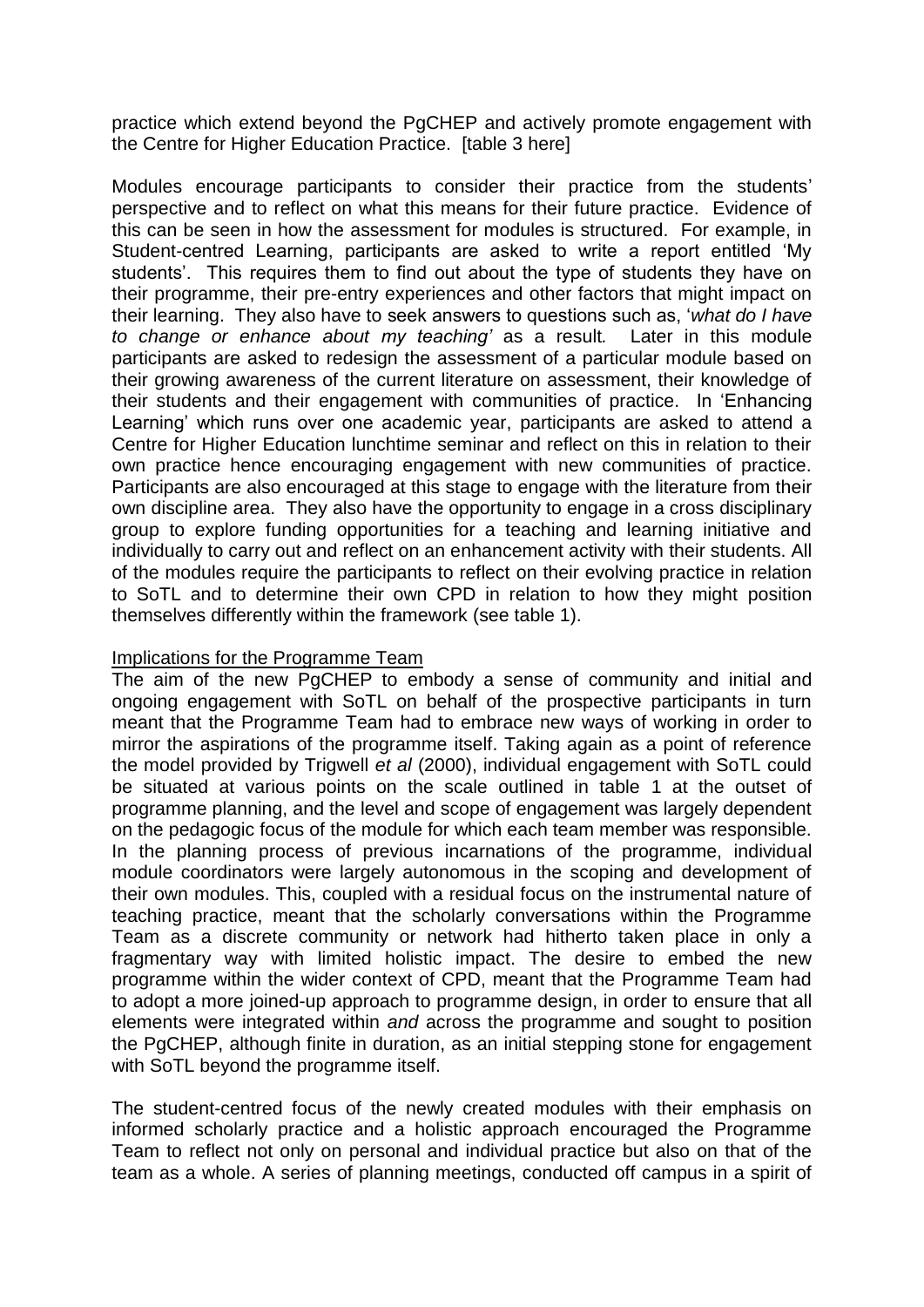honesty and collegiality, gave rise to candid dialogue about the programme, and allowed for the expression of "common concerns" within a "community" which in turn enabled "empowerment" both of the individual and the team (MacKenzie *et al* 2010). The move from the pursuit of an individual goal (module) to that of a common objective (programme) allowed the Programme Team to scrutinise the content and aims of each module with a degree of impartiality, and facilitated the decision-making process on a stop, start, continue (elements to be discontinued, initiated or maintained) basis. The safe environment recommended for such community dialogue (Roxå & Mårtensson 2009, MacKenzie *et al* 2010) fostered a sense of community self which was then able to devise an "intertwined" programme where clear linkage between and across module element could be seen, and where programme delivery could also occur as a community effort through team teaching and co-facilitation. The new programme having been launched for only a few weeks now, it is too early to gauge the nascent sense of community experienced by the participants, but it is clear that the Programme Team are operating within very different parameters than were previously the case. An additional sense of self has also been engendered through this development process: by being able to position the individual sense of self within a small community setting, this latter has been able to acquire a collective identity within the wider operational context of the institution and its other SoTL initiatives. The Programme Team is, as a result, better able to engage with and promote the furtherance of SoTL as part of the CPD agenda – academic development as an agent of change.

#### **Conclusion**

Although prompted by institutional procedures the re-evaluation of the PgCHEP has allowed the Programme Team to consider the nature and role of SoTL within the university at a variety of levels. On the one hand it has made explicit the institutional initiatives and drivers surrounding teaching and learning, on the other it has encouraged consideration of the nature of academic identity in today's higher education context. The experience of the Programme Team in this instance has provided evidence of how academic development programmes, informed by SoTL, can serve as a vehicle to promote and embed SoTL throughout an institution. In addition the adoption of a SoTL stance to the process of programme development has had a profound effect on the sense of collective identity for the Programme Team, and has reawakened their enthusiasm and capacity to act in ways commensurate with a scholarly and community of practice outlook.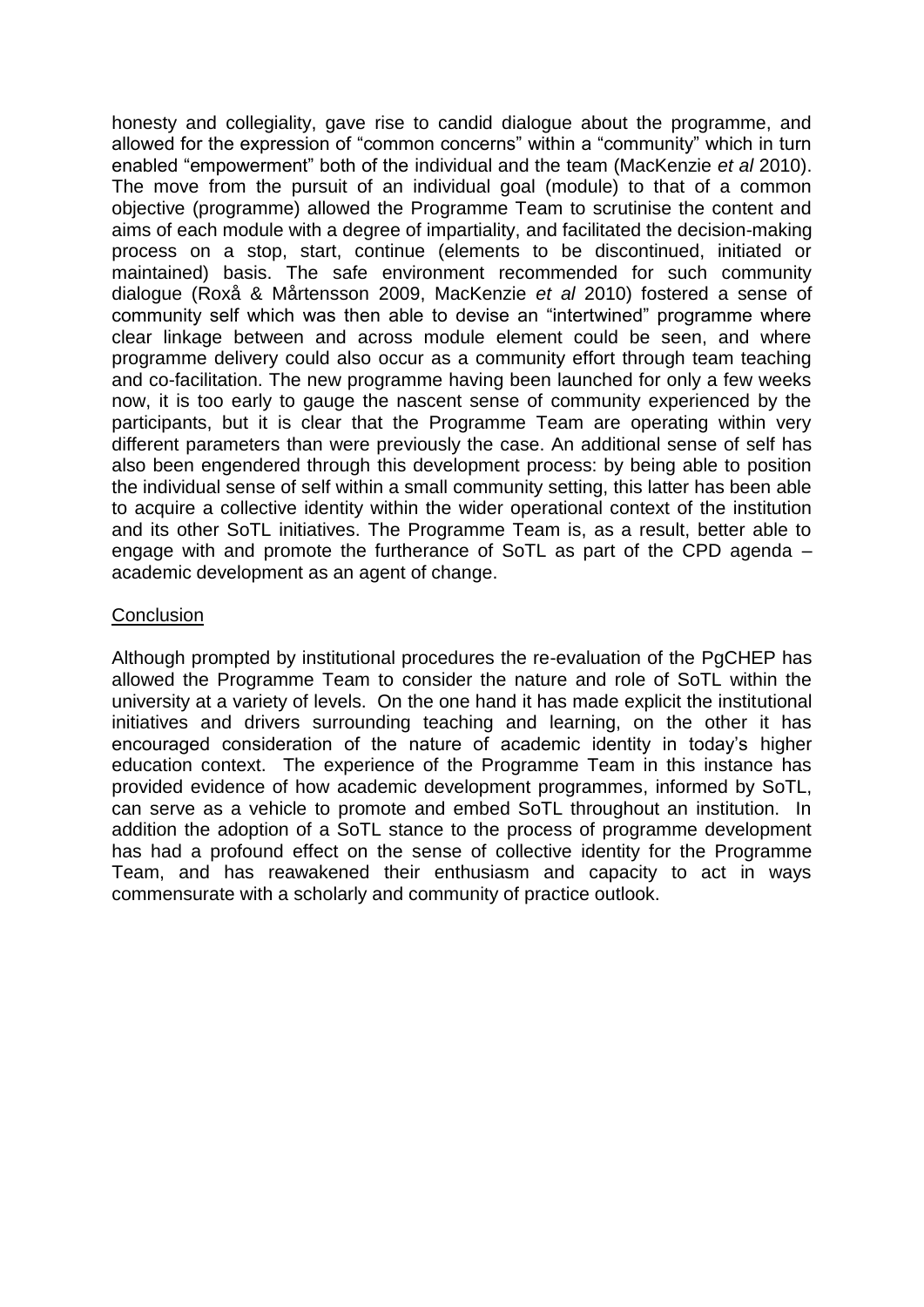# **References**

Becher, T. and Trowler, P., 2001. *Academic Tribes and Territories: intellectual enquiry and the cultures of disciplines* (2nd edition), Society for Research into Higher Education & Open University Press

Biggs, J., 1999. *Teaching for Quality Learning at University*, Society for Research into Higher Education & Open University Press

Brew, A., 2006. *Research and Teaching: Beyond the Divide*, Palgrave MacMillan

Brown, G., 1998. *Lecturing and Explaining*, Methuen

Brown G. and Atkins, M., 1988. *Effective Teaching in Higher Education,* Routledge

Brown, S. and Race, P., 2004. *500 Tips for Tutors* (2nd edition) Routledge

Brown, S., Race, P. and Smith, B., 2004. *500Tips on Assessment*, Routledge

Department for Education and Skills (DfES), 2003. The Future of Higher Education [online], The Stationery Office Ltd. Available from: [http://webarchive.nationalarchives.gov.uk/20100210151716/dcsf.gov.uk/hegateway/](http://webarchive.nationalarchives.gov.uk/20100210151716/dcsf.gov.uk/hegateway/uploads/white%20pape.pdf) [uploads/white%20pape.pdf](http://webarchive.nationalarchives.gov.uk/20100210151716/dcsf.gov.uk/hegateway/uploads/white%20pape.pdf) (accessed 1 October 2010)

Elton, L., 2000. Turning Academics into Teachers: A discourse on love, *Teaching in Higher Education*, 5(2), 257-260

Fanghanel, J., 2007. Investigating university lecturers' pedagogical constructs in the working context [online] Higher Education Academy. Available from: [http://www.heacademy.ac.uk/assets/York/documents/ourwork/research/fanghanel.pd](http://www.heacademy.ac.uk/assets/York/documents/ourwork/research/fanghanel.pdf) [f](http://www.heacademy.ac.uk/assets/York/documents/ourwork/research/fanghanel.pdf) (accessed 1 October 2010)

Gibbs, G. and Coffey, M., 2004. The Impact of Training of University Teachers on their Teaching Skills, their Approach to Teaching and the Approach to Learning for their Students, *Active Learning in Higher Education* 5, 87-100

Hockings, C., Cooke, S. and Bowl, M., 2007. 'Academic engagement' within a widening participation context – a 3D analysis, *Teaching in Higher Education* 12(5), 721-733

Jones, R., 2008. *Widening Participation: A synthesis of research*, Higher Education Academy

Kreber, C., 2007. What's it really all about? The Scholarship of Teaching and Learning as an Authentic Practice [online], *International Journal for the Scholarship of Teaching and Learning* 1(1), 1-5 Available from:

[http://academics.georgiasouthern.edu/ijsotl/v1n1/essays/kreber/IJ\\_Kreber.pdf](http://academics.georgiasouthern.edu/ijsotl/v1n1/essays/kreber/IJ_Kreber.pdf) (Accessed 1 October 2010)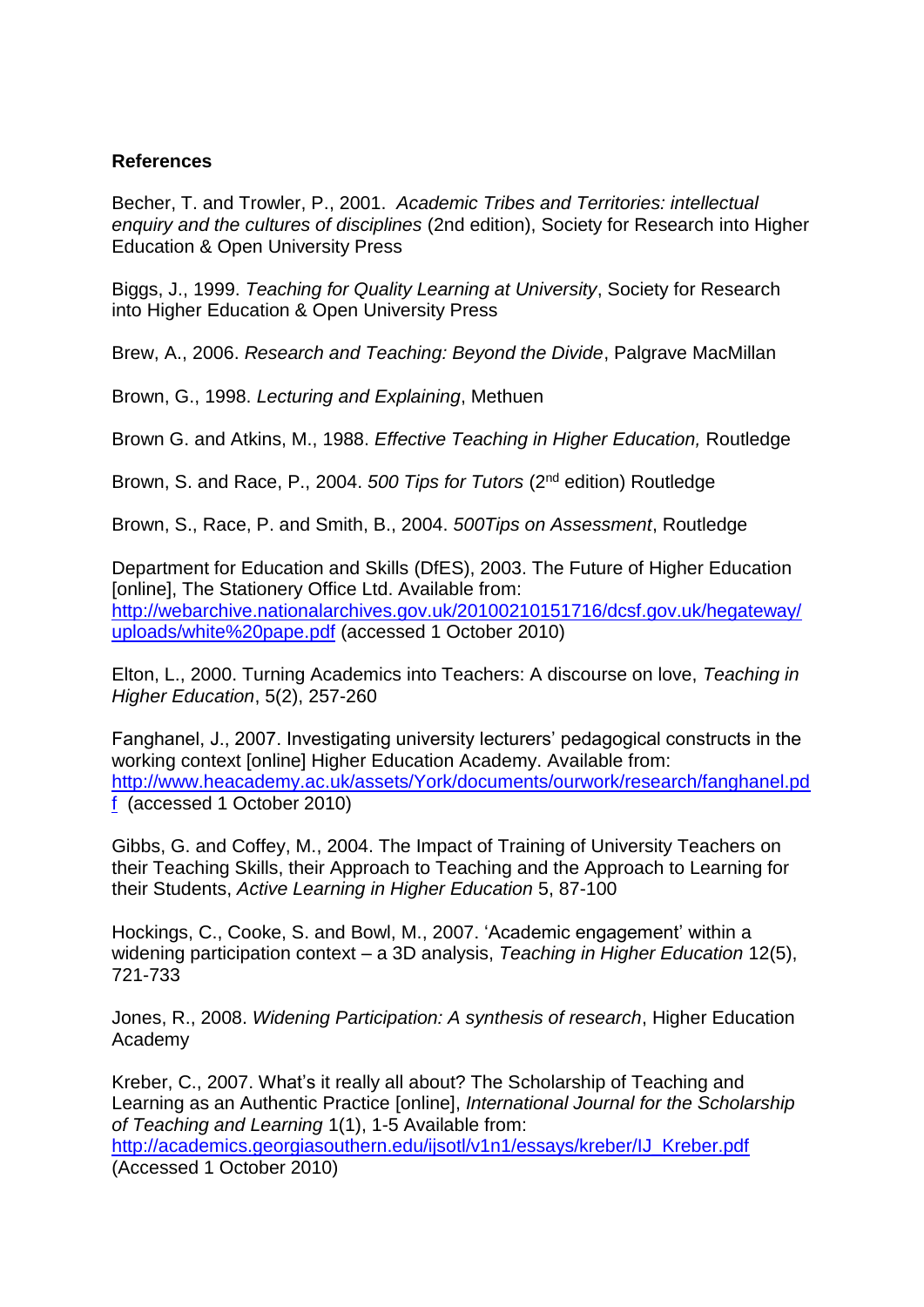Kreber, C., 2010. Academics' teacher identities, authenticity and pedagogy, *Studies in Higher Education* 35(2), 171-194

Kreber, C. and Cranton, P., 2000. Exploring the Scholarship of Teaching, *Journal of Higher Education* 71(4), 476-495

Lave, J., and Wenger, E., 1991. *Situated Learning: legitimate peripheral participation*, Cambridge University Press

Light, G. and Cox, R., 2001. *Learning and Teaching in Higher Education: The Reflective Professional*, Sage

Harvey, L. and Knight, P., 1996. *Transforming Higher Education*, Society for Research into Higher Education & Open University Press

MacKenzie, J., Bell, S., Bohan, J., Brown, A., Burke, J., Cogdell, B., Jamieson, S., McAdam, J., McKerlie, R., Morrow, L., Paschke, B.,. Rea, P. and Tierney, A., 2010. From anxiety to empowerment: a Learning Community of University Teachers, *Teaching in Higher Education* 15(3), 273-284

Mandelson, P., 2009. *Higher Ambitions – The future of universities in a knowledge economy* [online], Department for Business Innovation and Skills. Available from: [http://www.bis.gov.uk/policies/higher-education/shape-and-structure/higher](http://www.bis.gov.uk/policies/higher-education/shape-and-structure/higher-ambitions)[ambitions](http://www.bis.gov.uk/policies/higher-education/shape-and-structure/higher-ambitions) (accessed 1 October 2010)

Mårtensson, K. and Roxå, T., 2009. Leading academic teaching – a contextual approach. *In* Rust, C., ed. *Improving Student Learning for the 21st Century Learner, Proceedings of the 2009 17th International Symposium*, Oxford Brookes University, 212-219

Race, P., 2001. *The Lecturer's Toolkit: A Practical Guide to Learning, Teaching and Assessment* (2nd edition), RoutledgeFalmer

Race, P. and Pickford, R., 2007. *Making Teaching Work: 'teaching smarter' in postcompulsory education*, Sage

Roxå, T., Olsson, T. and Mårtensson, K., 2008. Appropriate Use of Theory in the Scholarship of Teaching and Learning as a Strategy for Institutional Development, *Arts and Humanities in Higher Education* 7, 276-294

Roxå, T. and Mårtensson, K., 2009. Significant conversations and significant networks – exploring the backstage of the teaching arena, *Studies in Higher Education* 34(5), 547-559

Roxå, T., Mårtensson, K. and Alveteg, M., 2010 [online]. Understanding and influencing teaching and learning cultures at university: a network approach, *Higher Education Online First.* Available from:

<http://www.springerlink.com/content/q68242628h518637/> (Accessed 1 October 2010)